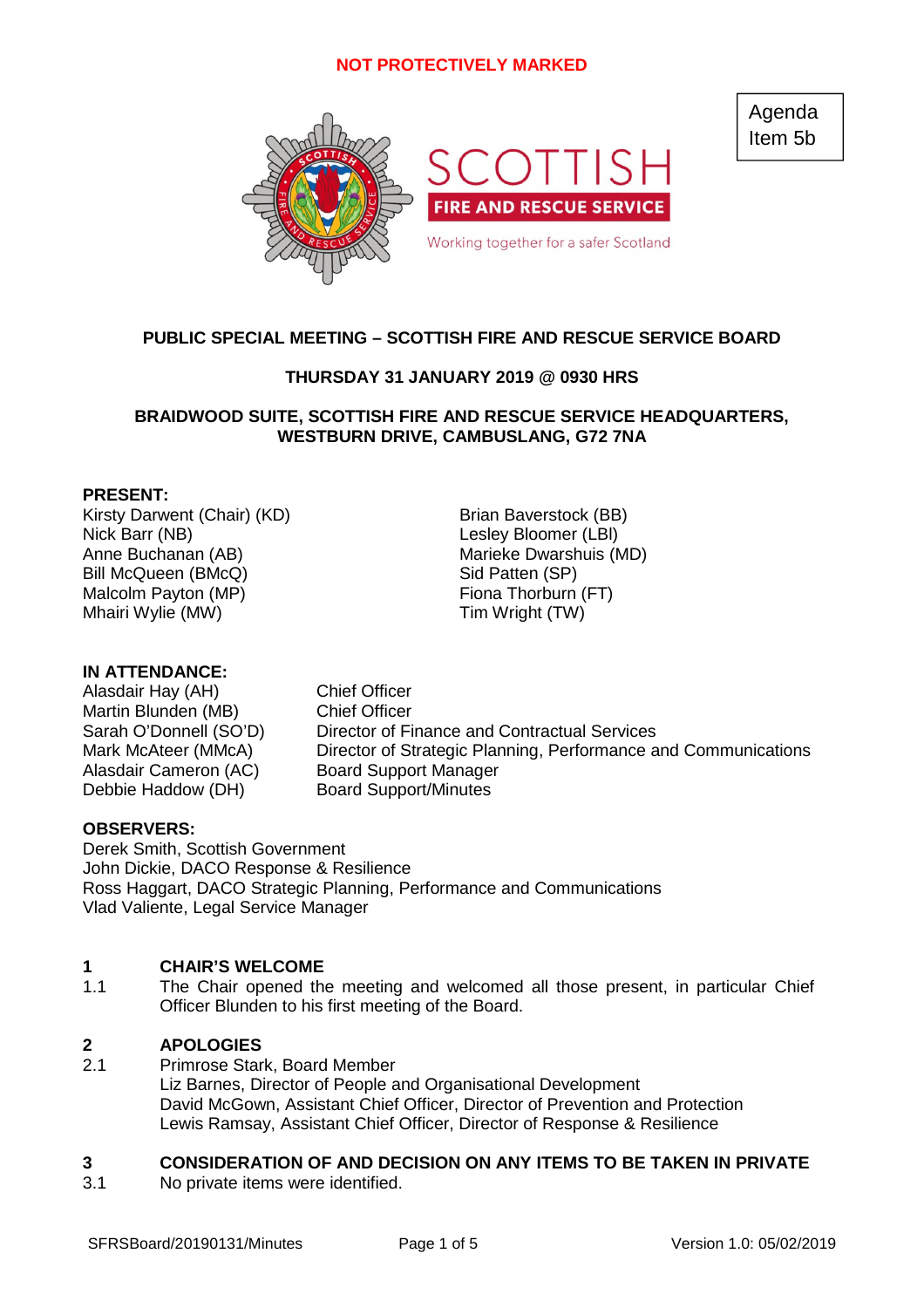#### **4 DECLARATION OF INTERESTS**

4.1 None

#### **5 SERVICE DELIVERY COMMITTEE – CHAIR APPOINTMENT**

5.1 KD noted SP resignation from the role of Chair of the Service Delivery Committee. She re-iterated her thanks for his contribution throughout his tenure as Chair. Informal proposals were tabled at the Integrated Governance Committee on 17 January 2019 and it was now formally proposed that Nick Barr take over the role as Chair of the Service Delivery Committee. The Board agreed with this proposal.

#### **6 BUDGET STRATEGY 2019-20**

- 6.1 SO'D presented a report to the Board seeking approval of the 2019/20 Budget Strategy, noting that further opportunities to discuss the proposed strategy were scheduled at future Board strategy days (31 January and 28 February) with final approval being sought at the formal Board meeting on 28 March 2019.
- 6.2 SO'D highlighted the following key areas:
	- Scottish Government's Scottish Budget 2019/20 was presented to Parliament in December 2018 with approval still awaited.
	- Public Sector Pay Policy 2019/20 with minimum increases of 2-3%.
	- Ongoing NJC negotiations for uniformed personnel.
	- Scottish Government's budget was for a period of one year only.
	- No additional provision for any EU exit costs and this may have to be revisited going forward.
	- Increase in budget was £5.6 million against resources with flat cash for capital.
	- Building on previous Critical Savings Pathways, work ongoing to refresh efficiency programme.
	- Challenges associated with a flat cash capital budget to be highlighted to the Sponsor Team.
	- Future anticipated capital receipts.
- 6.3 It was noted that a full presentation/discussion on the development of the budget plan was scheduled for the Strategy Day meeting directly after the conclusion of this meeting.
- 6.4 The Board asked whether there was a proposal to update the long term financial plan. SO'D intimated that there was no immediate gains from updating the long term financial plan at this stage due to the ongoing negotiations.
- 6.5 The Board briefly discussed Scottish Government's vulnerability should there be an economic downturn and the potential difficultly to make in year adjustments.
- 6.6 The Board asked whether there was a record of previous efficiencies measures. SO'D noted that efficiency have been captured within previous budgets and work was ongoing to refresh the efficiency programme.
- 6.7 SO'D stated that she did not anticipate capital receipts being received from Maddiston or Thornton within next financial year.
- 6.8 The Board enquired on the extent of efficiency savings required to fund wider transformation within the Service. SO'D stated that the Service had introduced Rural Full Time Posts and were committed to further roll out of these roles. The Service would need to continue to make efficiencies and the focus was high to deliver and generate these.

*FT joined the meeting at 0945 hrs*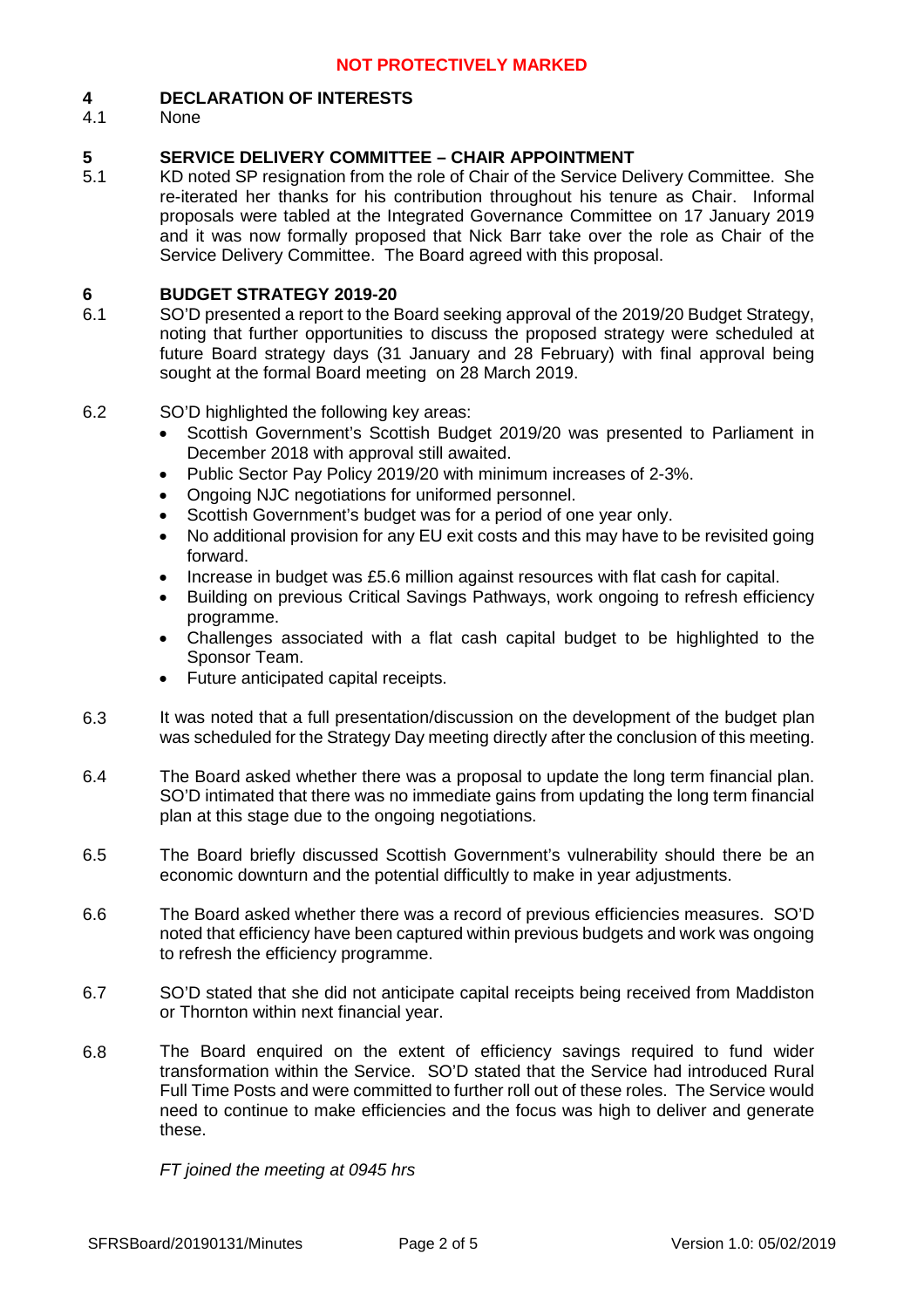6.9 The Board asked whether there was any guidance from Scottish Government regarding making contingencies should there be a disorderly exit from the EU as well as the implications of any authorisation of additional expenditure for the Service and Accountable Officer. SO'D noted that Scottish Government have asked all public bodies to make necessary contingencies including identifying costs, etc. The Board would be provided with a detailed update at the Strategy Day noting that the projections were broad brush costs and there were no additional funds available. Should significant costs be incurred, the Service would approach Scottish Government to justify and seek additional funding.

#### 6.10 **The Board approved the Board Strategy 2019/20.**

#### **7 HIGH LEVEL TRANSFORMATION PLAN**

- 7.1 MMcA presented a report to the Board outlining the High Level Plan which has been developed for the Service's Transformation Programme. He provided brief background information on the approval of the transformation vision, positive public consultation and the subsequent additional stakeholder focus group engagement to be undertaken.
- 7.2 The High Level Plan outlined the 5 core purposes: sets out the long term vision, implementation of same, project management arrangements, how the programme will be governed and the benefits anticipated. The Plan is a live working document which will be subject to change, any changes at a project level will be overseen by the Transformation and Major Project Committee whereas more strategic level changes would be brought back to the Board.
- 7.3 The Plan was divided into 3 phases: Phase 1 having commenced, Phase 2 was dependent on the outcomes of the terms and conditions negotiations and Phase 3 Rebalancing the Frontline. There were also 2 overarching projects which were Future Vision and RDS Strategy.
- 7.4 A critical pathway analysis of all the projects was being developed to identify interdependencies and to assist with the co-ordination of communication and engagement.
- 7.5 High level benefits were being developed and work would be undertaken with the Transformation and Major Projects Committee (TMPC) to identify how to proceed for example with the benefit realisation framework and mapping.
- 7.6 Strengthened financial management processes have also been put in place. It was suggested that the Plan be amended to acknowledge the financial business partners.

### **ACTION: MMcA**

7.7 The Board noted that the TMPC were responsible for approving project dossiers but requested that the High Level Plan be updated to include a brief outline of the project, high level objectives and costs.

### **ACTION: MMcA**

- 7.8 The Board asked whether the station footprint would be considered in the short term future vision. MMcA noted that the Future Vision project would identify short, medium and long term taking into account wider risks being managed by the Service.
- 7.9 The Board commented on the use of project management jargon within the plan. MMcA stated that this was a high level plan and any communications would be tailored appropriately.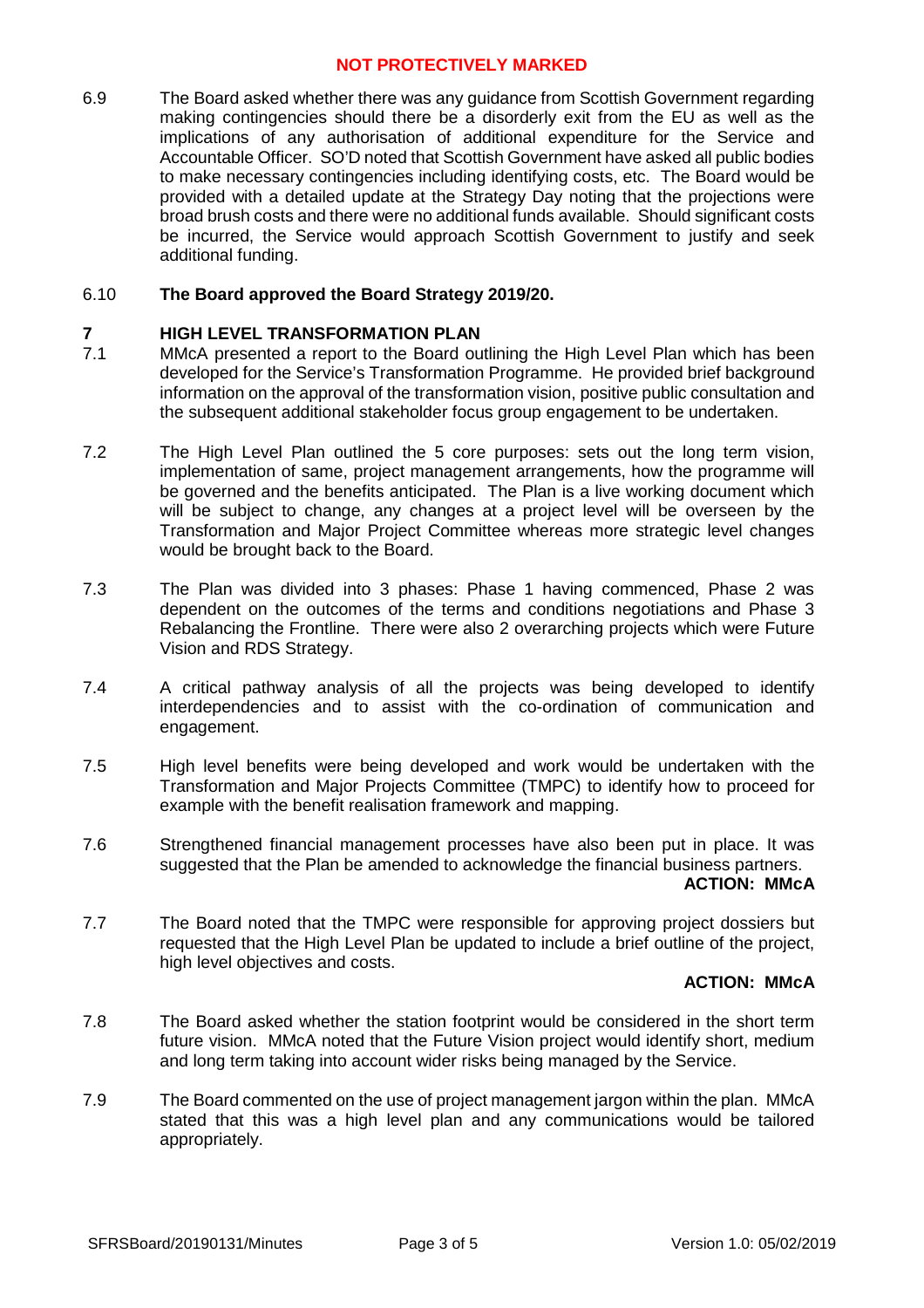- 7.10 The Board requested clarification on whether the TMPC would approve projects. It noted that the TMPC, within the remit of their terms of reference, could approve the initial scope of project and project dossiers.
- 7.11 The Board noted that the plan was dynamic and queried what the triggers would be to require further Board approval. MMcA stated that the Board approval would be required for strategic changes whereas changes within projects would be subject to approval by the TMPC. Following a brief discussion, it was agreed that a bi-annual update report on the Plan be submitted to the Board for information.

# **ACTION: MMcA**

- 7.12 Clarification was provided that the Terms and Conditions project related to the implementation phase rather than negotiations which could not be controlled by the Service.
- 7.13 It was noted that individual project managers would be identified for all projects and the Service would endeavour to retain these project leads/managers for the full length of the project to ensure continuity. It was further noted the timescale for the review of the station footprint would be communicated once known. A full communication and engagement plan had been developed to accompany the Plan.
- 7.14 MMcA reiterated current challenges faced by the Service, in particular Brexit, and the requirements for strong project management, benefits realisation, performance and financial management prior to launching projects.
- 7.15 MMcA to update the TMPC at their next workshop on the proposals for a dashboard summary outlining clear objectives and milestones.
- 7.16 The Board reiterated the importance of the critical path analysis, the baselining of the Plan to allow effective scrutiny and understanding to ensure successful management of the programme.
- 7.17 The Board welcomed the benefits realisations within the transformation projects and it was confirmed that this would continue once the projects transfer to business as usual. This information would be captured within the bi-annual update report (transformation projects) and normal performance management framework reporting (business as usual).
- 7.18 The Board commented on the new project relating to RDS Strategy and the previous work undertaken in this area by the Service. MMcA acknowledged the previous research into RDS and noted that the information was being reviewed and distilled to identify issues/areas to progress.
- 7.19 MMcA assured the Board that following completion of the individual impact assessments the overall assessment would be updated. The Board commented on the hesitant nature of the impact assessment and MMcA noted these comments and would feed these back.
- 7.20 The Board commented on the importance of identifying capacity/critical paths within the Service to deliver the projects and how this should be captured within the plan. MMcA stated that the Senior Management Team's role as Programme Office Board allow them to have oversight and awareness of resourcing and capacity throughout the Service.

### 7.21 **The Board approved the High Level Plan for transformation noting those areas within it where progression is contingent upon terms and conditions.**